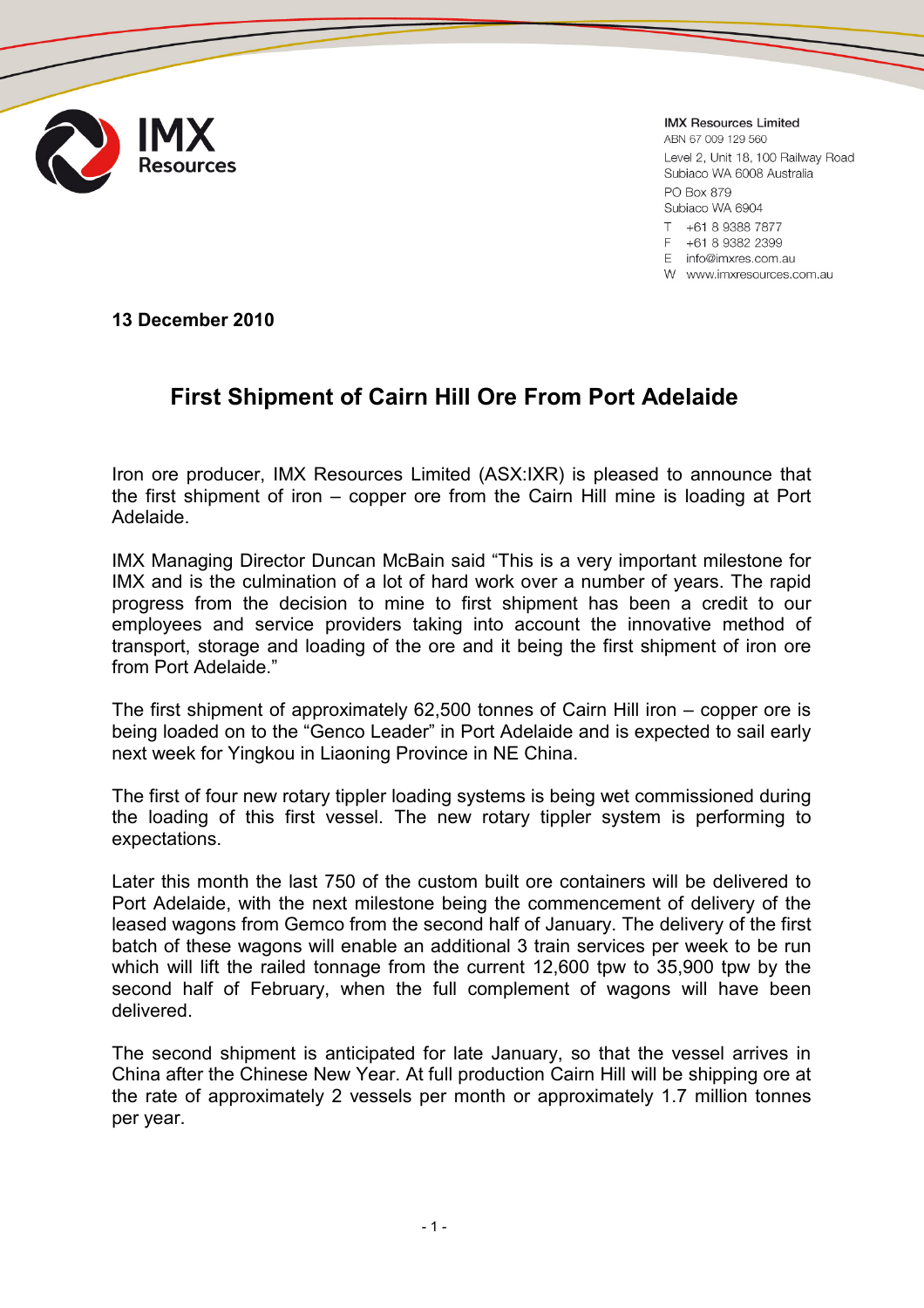The second of the rotary tipplers will be delivered in the middle of Q1 2011 which provides the potential for faster loading rates depending on container berth occupancy.

 $D.MCEa-$ 

**DUNCAN MCBAIN MANGING DIRECTOR**

**For further information, please contact:**

**Duncan McBain Managing Director Tel: +61 8 9388 7877 E: [dmcbain@imxres.com.au](mailto:dmcbain@imxres.com.au)** **Investor Relations: Warrick Hazeldine Purple Communications Tel: +61 8 9485 1254 E: [whazeldine@purplecom.com.au](mailto:whazeldine@purplecom.com.au)**